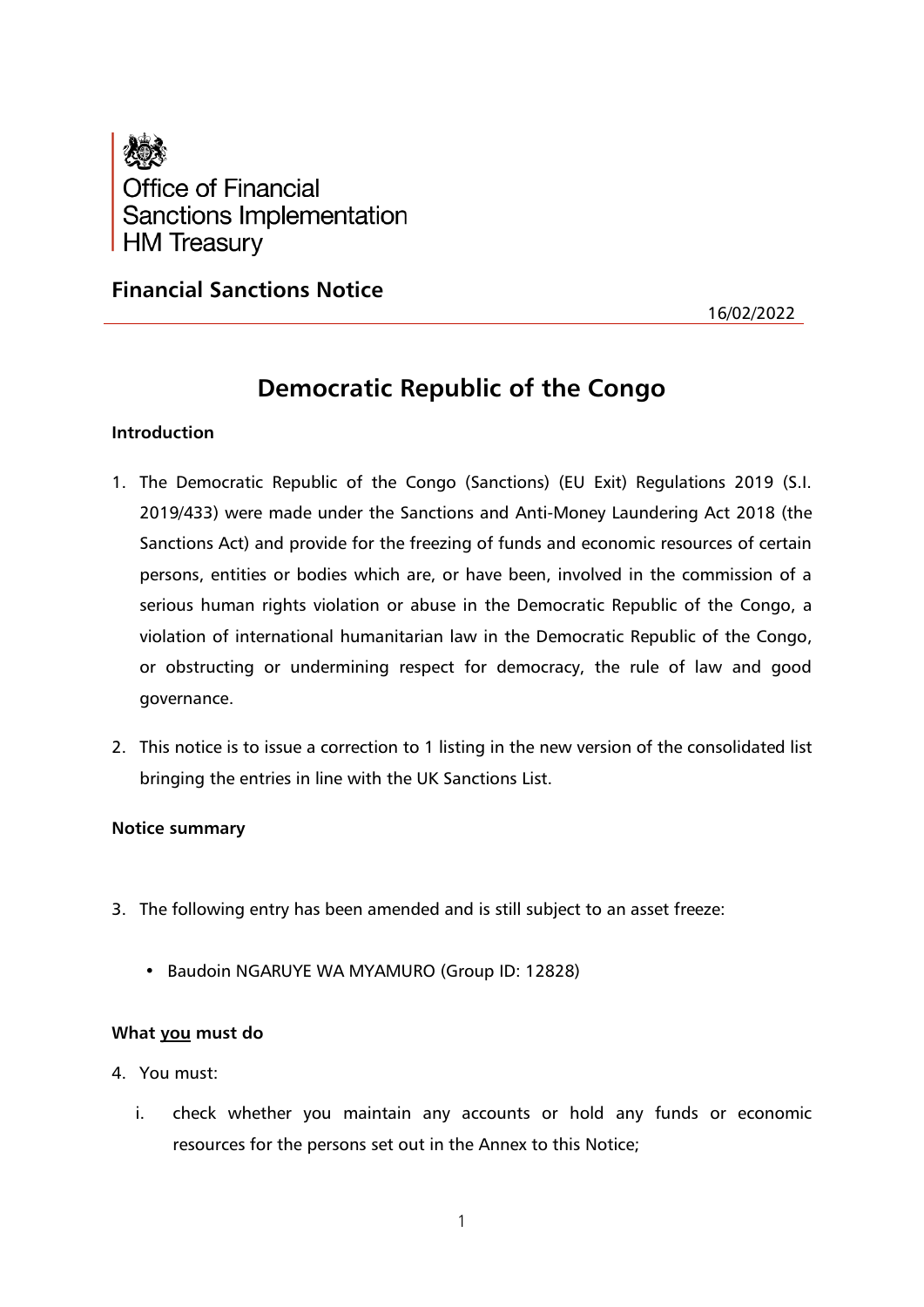- ii. freeze such accounts, and other funds or economic resources and any funds which are owned or controlled by persons set out in the Annex to the Notice
- iii. refrain from dealing with the funds or assets or making them available (directly or indirectly) to such persons unless licensed by the Office of Financial Sanctions Implementation (OFSI);
- iv. report any findings to OFSI, together with any additional information that would facilitate compliance with the Regulations;
- v. provide any information concerning the frozen assets of designated persons that OFSI may request. Information reported to OFSI may be passed on to other regulatory authorities or law enforcement.
- 5. Where a relevant institution has already reported details of accounts, other funds or economic resources held frozen for designated persons, they are not required to report these details again.
- 6. Failure to comply with financial sanctions legislation or to seek to circumvent its provisions is a criminal offence.

## **Further Information**

- 7. Copies of recent notices, UK legislation and relevant guidance can be obtained from the Democratic Republic of the Congo financial sanctions page on the Gov.UK website: [https://www.gov.uk/government/collections/financial-sanctions-regime-specific](https://www.gov.uk/government/collections/financial-sanctions-regime-specific-consolidated-lists-and-releases)[consolidated-lists-and-releases](https://www.gov.uk/government/collections/financial-sanctions-regime-specific-consolidated-lists-and-releases)
- 8. Further details on the UN measures in respect of the Democratic Republic of the Congo can be found on the relevant UN Sanctions Committee webpage: <https://www.un.org/securitycouncil/>
- 9. The Consolidated List can be found here: [https://www.gov.uk/government/publications/financial-sanctions-consolidated-list-of](https://www.gov.uk/government/publications/financial-sanctions-consolidated-list-of-targets/consolidated-list-of-targets)[targets/consolidated-list-of-targets](https://www.gov.uk/government/publications/financial-sanctions-consolidated-list-of-targets/consolidated-list-of-targets)
- 10. Further details on changes to the new format of the consolidated list can be found here: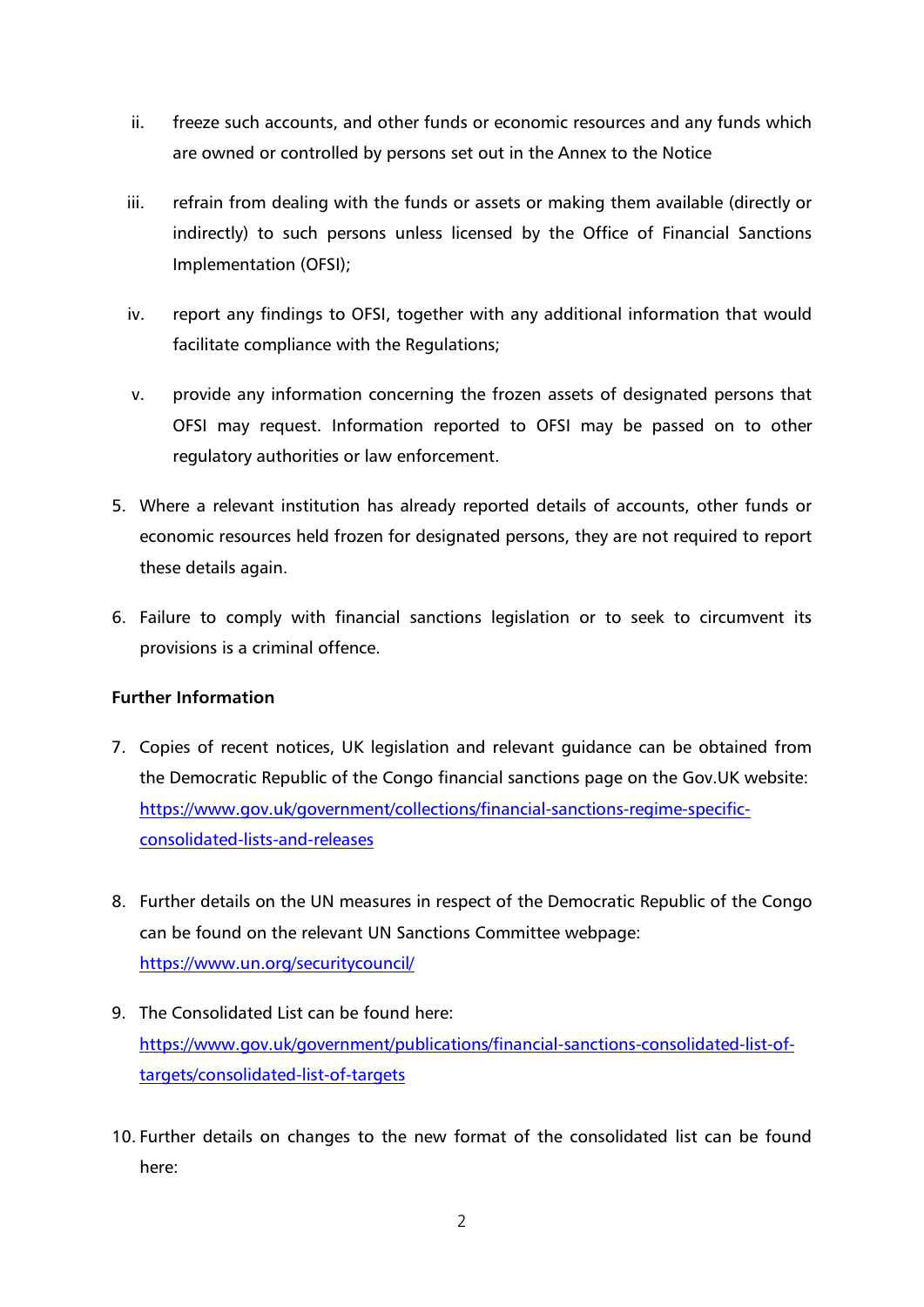[https://www.gov.uk/government/publications/uk-sanctions-list-change-in](https://www.gov.uk/government/publications/uk-sanctions-list-change-in-format/uksanctions-list-change-to-the-lists-format)[format/uksanctions-list-change-to-the-lists-format](https://www.gov.uk/government/publications/uk-sanctions-list-change-in-format/uksanctions-list-change-to-the-lists-format)

11. The UK Sanctions List can be found here:

<https://www.gov.uk/government/publications/the-uk-sanctions-list>

12. For more information please see our guide to financial sanctions:

<https://www.gov.uk/government/publications/uk-financial-sanctions-guidance>

#### **Enquiries**

13. Non-media enquiries about the implementation of financial sanctions in the UK should be addressed to:

Office of Financial Sanctions Implementation HM Treasury 1 Horse Guards Road London SW1A 2HQ [ofsi@hmtreasury.gov.uk](mailto:ofsi@hmtreasury.gov.uk)

- 14. Non-media enquiries about the sanctions measures themselves should be addressed to: [sanctions@fcdo.gov.uk](mailto:sanctions@fcdo.gov.uk)
- 15. Media enquiries about how financial sanctions are implemented in the UK should be addressed to the Treasury Press Office on 020 7270 5238.
- 16. Media enquiries about the sanctions measures themselves should be addressed to the Foreign, Commonwealth & Development Office Press Office on 020 7008 3100.